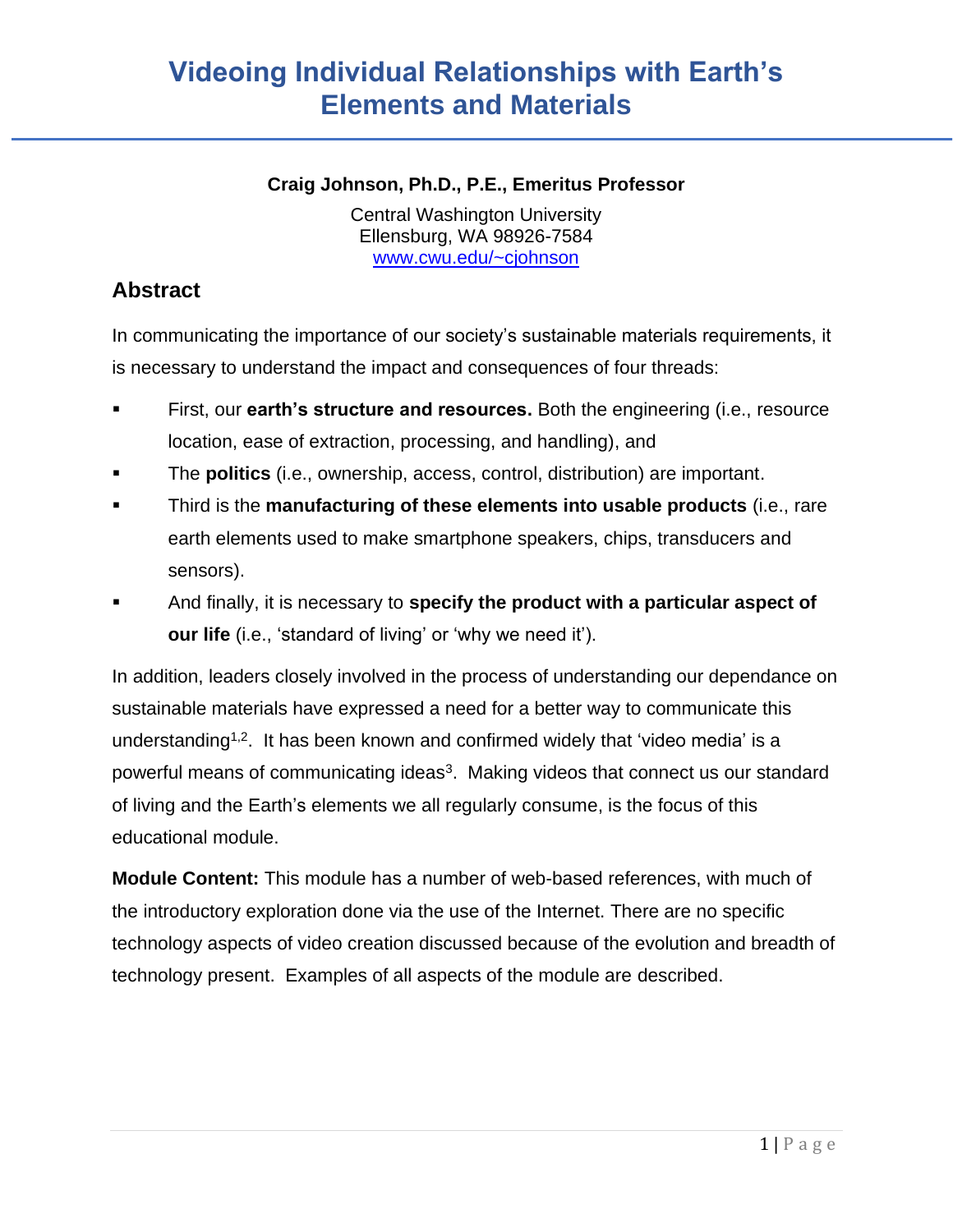### **Module Objectives**

Students will be able to:

- Determine the use of, and dependence on, selected elements and materials.
- Define and contextualize mineral resources for Earth Abundant Elements, Rare Earth Elements, Critical materials (their planetary distribution and accessibility).
- Define the 'life cycle' of specific elements and materials as used with products.
- Analyze aspects of material location, prevalence, extraction, and processing into products with respect to our 'quality of life'.
- Assess the impact of specific materials in a sustainable context.

### **Core Competencies Addressed**

- 0A Demonstrate Good Communication Skills
- 3A Practice Appropriate Computer Skills and Uses
- 7F Identify the General Nature and Properties of Other Materials Used in Engineering
- 17A Explain General Means for Processing Materials
- 19B Apply Statistical, Cost, Lifecycle and Related Management Principles to Manufacturing Processes and Management

### **Module Data**

**Type of Module / Mode of Presentation**: This module guides students to create personal videos about a relationship with how critical earth materials support our current manufacturing and product needs. The scope of effort includes basic research of concepts related to both materials and video development. The module is designed to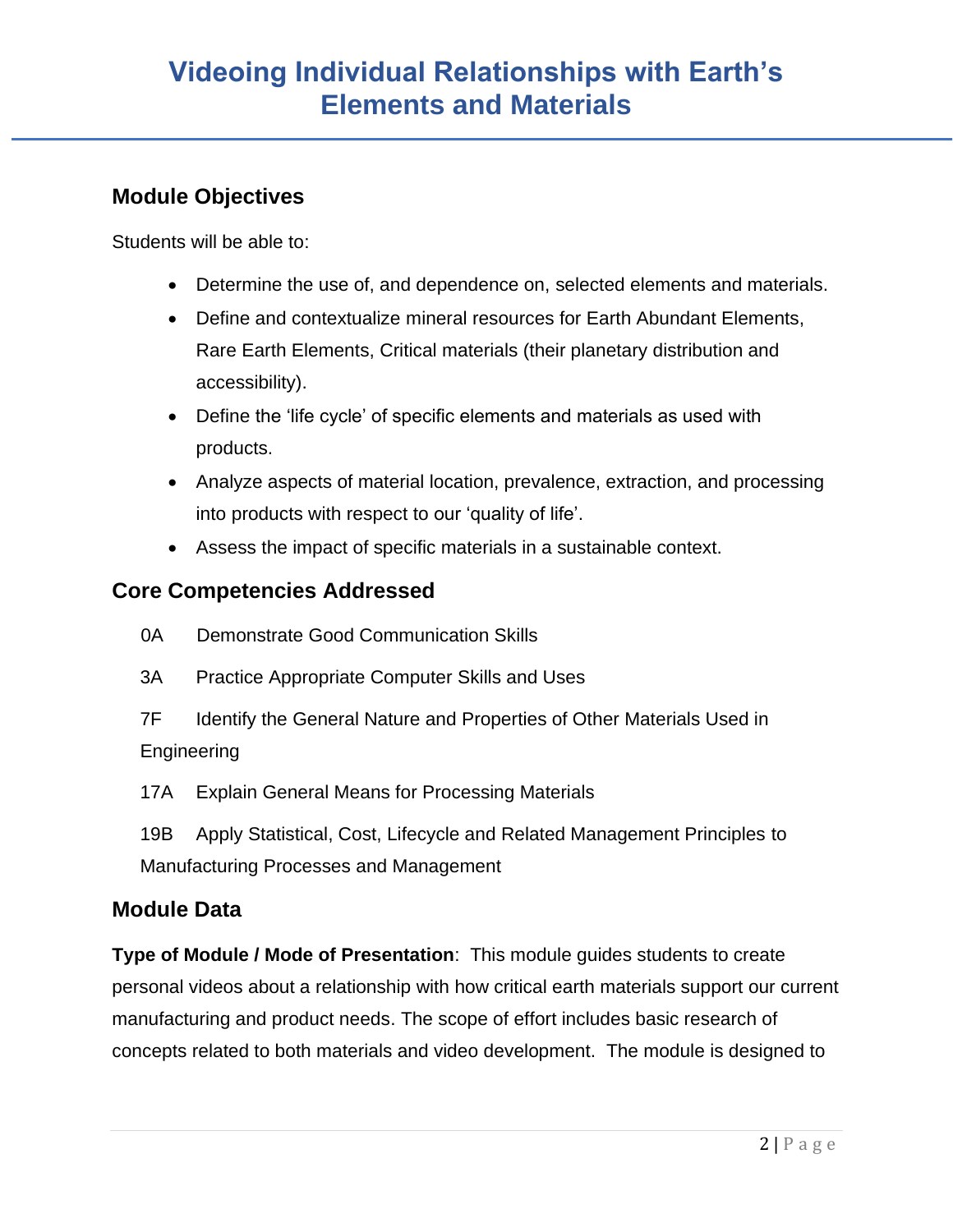occur in a classroom or virtual setting. It outlines one to two hours of research, and then flexible time for video creation and interaction.

**Key Words / Key Phrases**: Earth Abundant Element, Rare Earth Element, Critical Material, Video Enhanced Learning, Video in the Classroom, Standard of Living, Material Life Cycle, Sustainability, Resource Dependence.

**Time required (three to four hours)**: This module has three parts: one to research the threads, one to create personal videos, and one to interact with and assess video effectiveness.

- The first research session includes an introduction (15 to 30 minutes), and at least one to two hours of research. This duration may vary depending on your interests.
- The video session can be done in person or off-line, depending on your resources and intentions. This involves learning to make the videos (both technical and planning issues), with a duration of one to two hours.
- The third part involves presentations, interactions and assessments. This duration also depends on logistics and depth, but can easily take an hour.

**Pre-requisite knowledge:** Students should be able to:

- Define earth's elements and mineral resources.
- Describe material processing required to make products (e.g., mining, smelting, forming).
- Use a computer and video capture equipment (smartphone or other).

**Audience:** Introductory level technical programs (grades 9 – 14).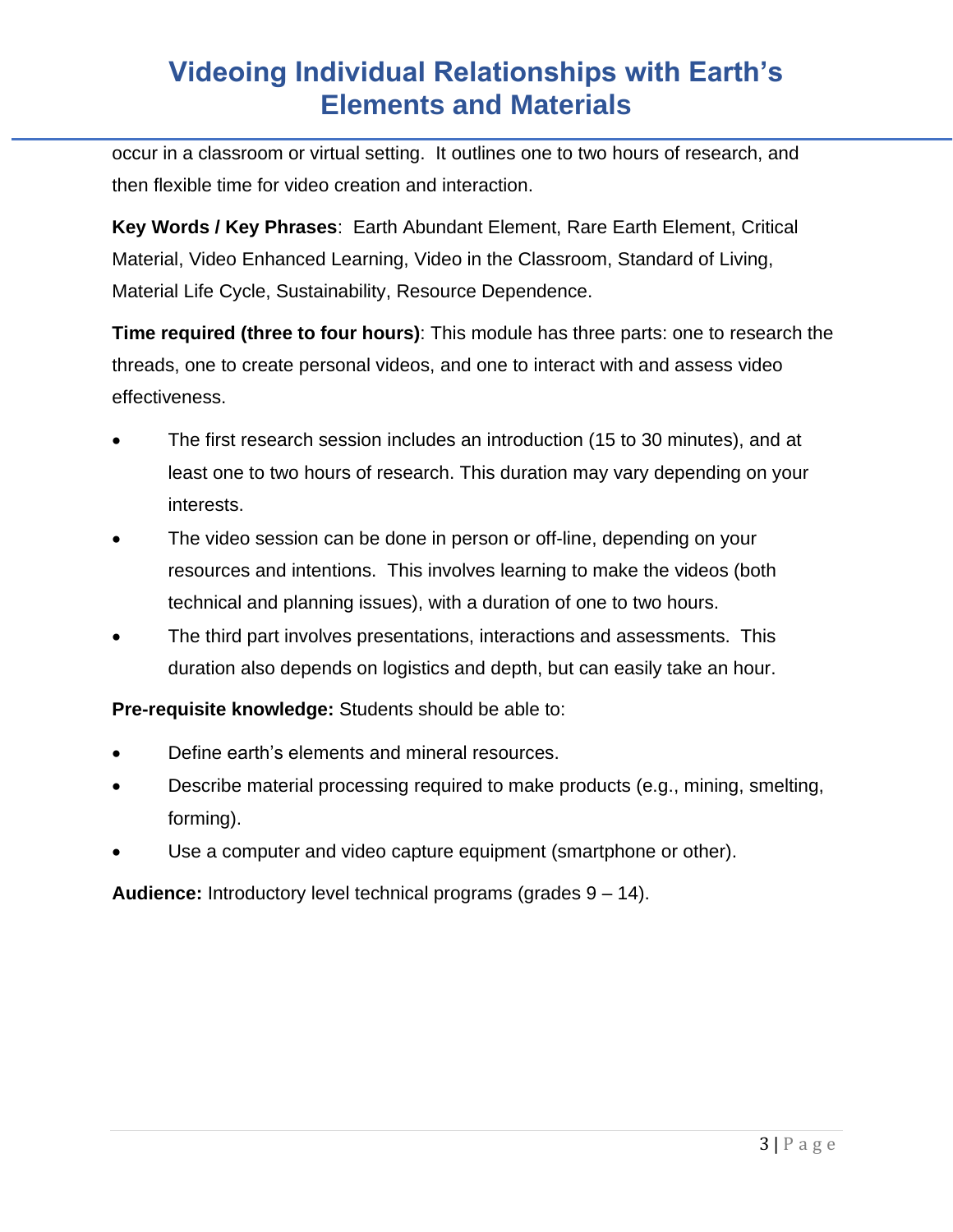### **Equipment and supplies needed**

Environment: This module is designed as an individual or group activity. Minimum requirements:

- Internet access
- Tables for groups to interact (face-to-face setting)

### **Curriculum Overview and Instructor Notes**

Major aspects of the module are: Enable a research activity, create a personal video, and then interact and debrief. In general, Part 1 is all about material discovery and exploration of key aspects as stated before in the four threads. Part 2 is flexible (planned sessions or virtual/self-directed) focused on video creation and story line creation. Part 3 is all about interaction and evaluation.

### **Terminology**

It is important to ensure that we use appropriate terms in the discussion of abundant vs. critical materials and how they are used in applications:

- Abundant materials refer to elements that are readily available. Availability depends both and availability withing Earth's resources, and availability relative to obtaining the materials (mining, processing, cost). Examples include Aluminum, Iron, Silicon.
- Critical materials are those materials that are critical for our way of life. Some may be abundant, others not. Examples could include Silicon for electronics, Neodymium for magnets, Lithium for batteries,
- Rare Earth materials refer to a specific group of elements in the periodic table, some of which may be relatively abundant, some critical. Examples include Erbium and Ytterbium for lasers, Rhodium for catalytic converters.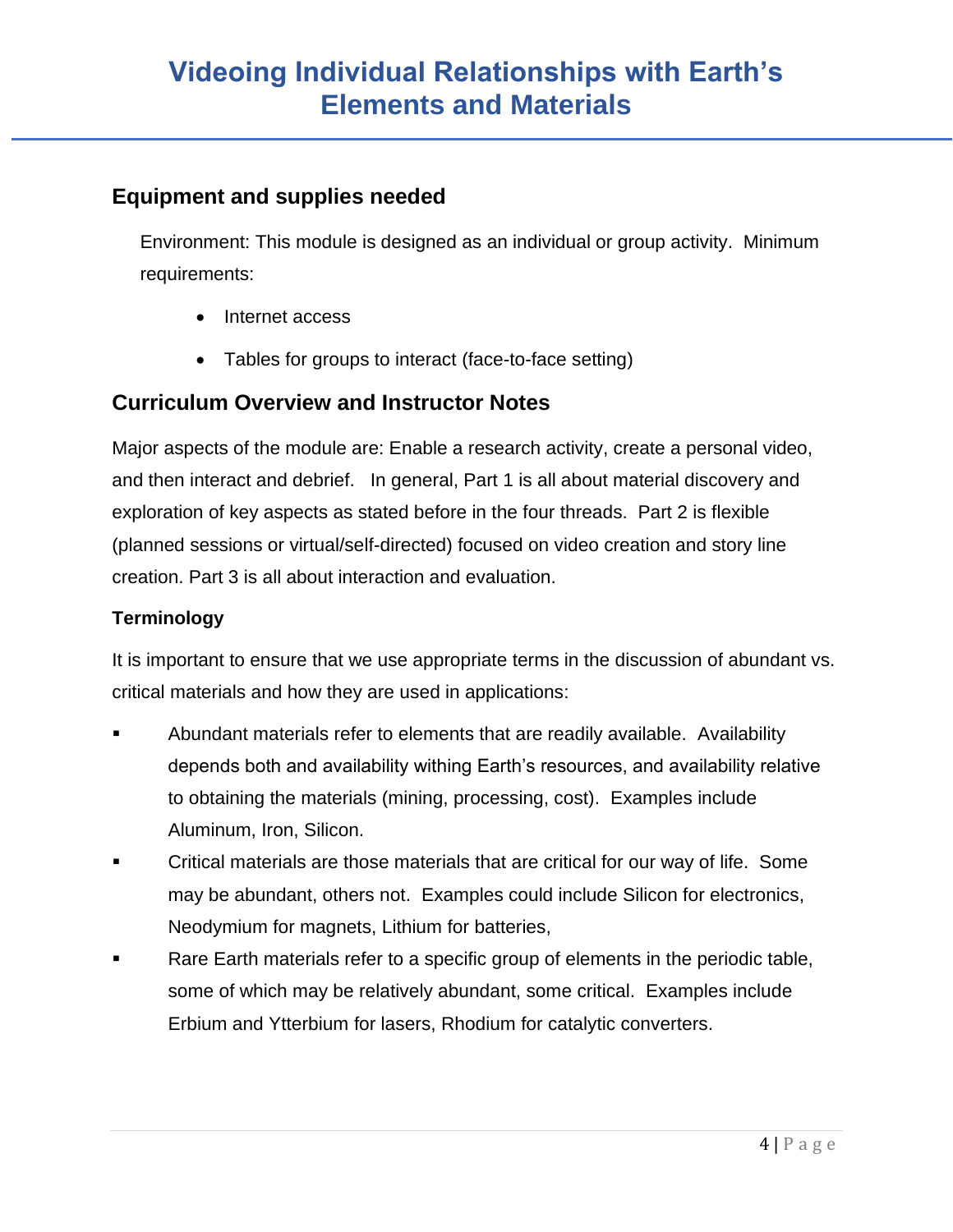It is appropriate for the instructor to research abundant vs. critical materials, and the separate definition of 'rare earth elements.' Also, how critical materials are related to our 'quality of life' through inclusion in the various products we use. Key attributes include sustainability and cultural impact. Sustainability can be viewed from a simple commercial aspect, though there are other logistical/political issues like access that may be related. Cultural impact includes human issues (i.e., human suffering) as well as life cycle effects (e.g., toxicity, legacy).

### **Alternatives**

There is a requirement in this module to make videos. This may be a 'barrier', and other media formats have been used (e.g., posters), but we will concentrate on videos. Creating a video that connects the four threads may be a challenge (Part 2)! It is possible to start at any of the threads and work across to connect them, though most individuals recognize a product need first and then trace the connections backward to the source. This module is flexible and the video creation portion can be executed during the resource exploration or sequentially. Means of interacting with the videos, and assessment, are discussed later in the module.

#### **Safety**

No aspect of safety has been identified with this activity. Normal classroom logistics and operations are envisioned. Any computer related aspects of safe operation are assumed to be in place.

### **Part 1: Research society's use of Earth's Elements and Resources:**

#### **Activity Description**

Overview: students must learn of our earth's structure and resources. Both the engineering (i.e., resource location, ease of extraction, processing, and handling) and politics (i.e., ownership, access, control, distribution) are important to keep our 'quality of life'. There is also the importance of manufacturing of these elements into usable products (i.e., rare earth elements used to make smartphone speakers, chips,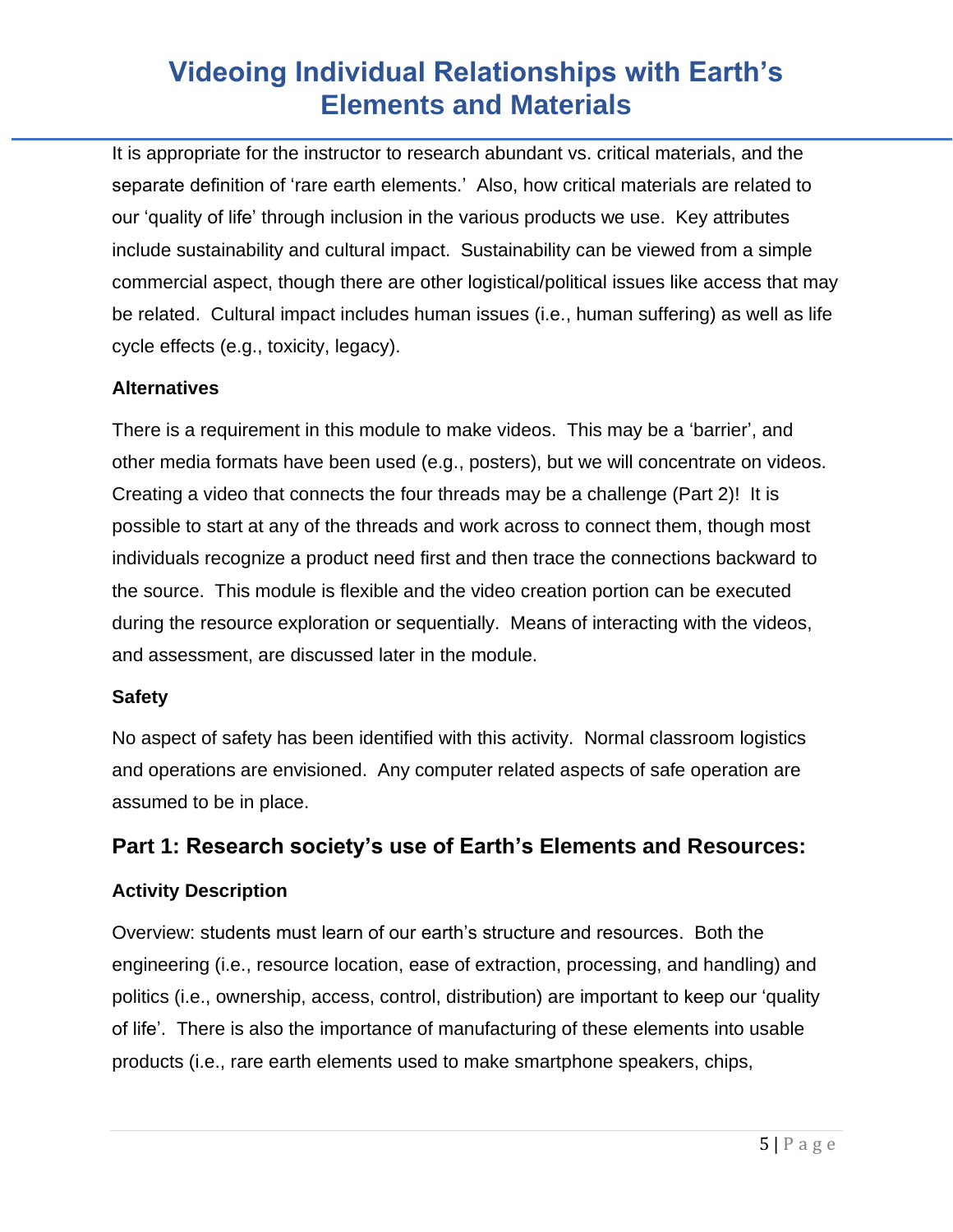transducers and sensors). Finally, it is necessary to specify the product with a particular aspect of our life (i.e., 'standard of living' or 'why do we need it').

Preparation: the instructor should research and contextualize Critical Materials, Material Abundance, Rare Earth Elements, and mineral resources in general (their planetary distribution and accessibility). Please note that there are a number of interesting resources on-line, including a USGS site titled, "National Minerals Information Center" <sup>4</sup> and another on "Rare Earth Elements" <sup>5</sup>. These sites offer maps and other relevant information. Some concept checks for students include:

- Why does the earth have a solid core?
- What are the most common surface elements?
- Why are oxides so common?
- How do you process mined earth (minerals) to acquire usable elements/compounds?
- Where are rare earth elements located (e.g., geographically location and depth, solid vs. water suspension, politically (e.g., nationally, internationally, in space)?
- For a selected rare earth example: how much do 'we' (i.e., U.S. vs. other nations) use, and is this sustainable?
- Who mines/processes our materials?
- Are all mining and processing activities in the world performed in a humane manner?

#### **Background**

There is a real disconnect between what we as citizens think of common products and materials vs. what actually exists. We generally don't think twice about roads or buildings or phones and how they are made. And we certainly are not trained to think of long-term goals or expectations. Quarterly reports determine much of our financial health metrics, whereas the possibility of not having 'critical materials' is independent of this<sup>4</sup>. One country with resources can deny anyone access to critical materials at any time. And what are the consequences? Do we have contingency plans? In general,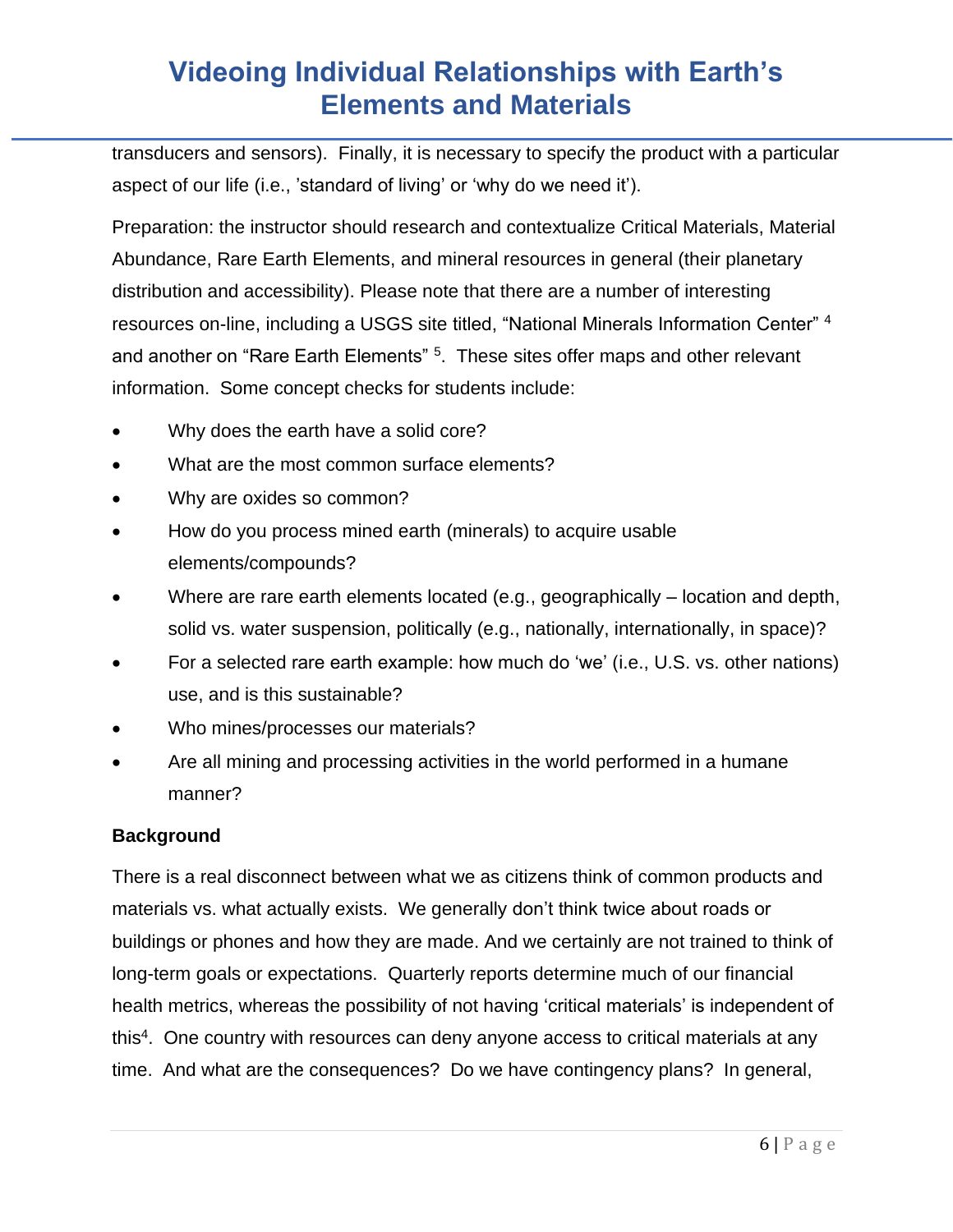can we plan for future contingencies like a lack of local raw materials (e.g., concrete) or a lack of energy resources (e.g., fossil fuels)?

Students should investigate a product supporting their quality of life, and some critical material that is required for the creation and function of that product.

### **Part 1 Procedure**

Post the following directions on slide/screen.

Create and document the following:

- 1. Determine a product of interest that supports your own quality of life.
- 2. Determine a critical material that is required by (during the manufacture of) some component in your selected product.
- 3. Determine one source and distribution of your selected element/material.
- 4. List aspects of the 'sustainable' nature of this sequence of the material's: source, extraction, distribution; and final manufacture and sale of your selected product.
- 5. Detail the cultural and human risks associated with the material and product.
- 6. List options to this material and product that mitigate the risks listed in the previous step.

It is recommended that the instructor present the following information to the students in an appropriate format. This could depend on available resources or student interests among other things. It may be appropriate to begin your research activity in-person or 'flipped' (i.e., on-line preparation). And it may also be helpful to continue the research activity for some period so that asynchronous activity can occur. However, the activity is performed, students must document the outcomes (1- 6) listed below, before commencing with Part 2:

**Expected Outcome 1**: Your research should answer the question: why do we care about 'materials'? One reason is that we can't live without them. Consider the house you live in, the food and water you drink, and all the 'stuff' that we use: it is an amazing collection of 'materials' and products. This inventory of your items helps define your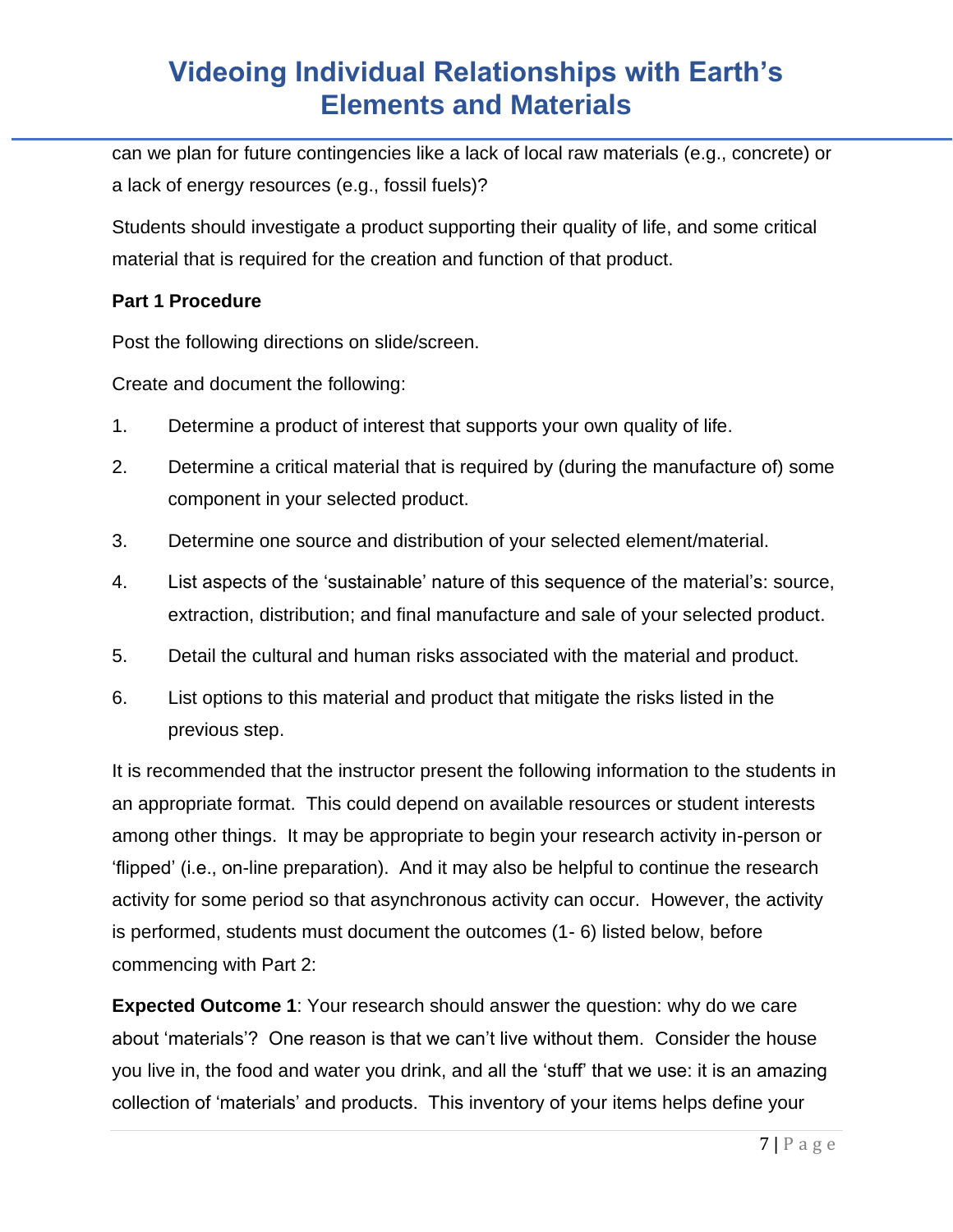standard of living. You can text your friend with your smartphone. You can get a drink of water by turning the tap on and filling your cup. All of these items are 'fair game' to consider in our research of critical materials.

**Expected Outcome 2:** Let us next define what a 'critical' material is: it is one that we need<sup>5</sup>? It could be common or rare. For example, sand is a material (SiO2) currently in relatively short supply. We need sand for concrete and to build structures. Though sand comprises a large fraction of our planet's crust, it is found only in certain places like riverbeds and shorelines. Thus, it is not obvious that every country or region and individual has the sand they want.

On the other hand, there are a number of materials that do not exist plentifully in our environment. For example, helium can be used in balloons. But it is also used to cool superconducting magnets (e.g., a medical MRI). It is rare, comprising about 5 parts per million of our atmosphere.

One group of elements are termed 'rare earth elements'. These materials include platinum, palladium and rhodium, and really are 'rare'. There is not an 'abundance' of these elements. They are costly to mine and process; and are quite useful. For example, they are used in catalytic converters found in most automobiles.

**Expected Outcome 3**: Metals like iron and copper are traditionally mined in the earth's crust. These mines dot our planet and exist whilst the local economy and politics allow operations. In my home state of Minnesota there is the 'Iron Range' up north. This was the U.S. source of much of the iron used to make steel in the twentieth century. Coal came from Pennsylvania and it met with iron in Indiana for smelting (i.e., combining ores to make a useable steel commodity). This type of activity occurs over much of the world<sup>6-10</sup>.

As these large activities (e.g., open pit mines, mountain removal) are constrained by public impact on lands and/or environmental issues, we think up alternative ways to get these elements. Recently, efforts to mine our oceans have become of more interest because of the abundance of elements in the water. Even extraterrestrial mining is envisioned, though economically unfeasible at present.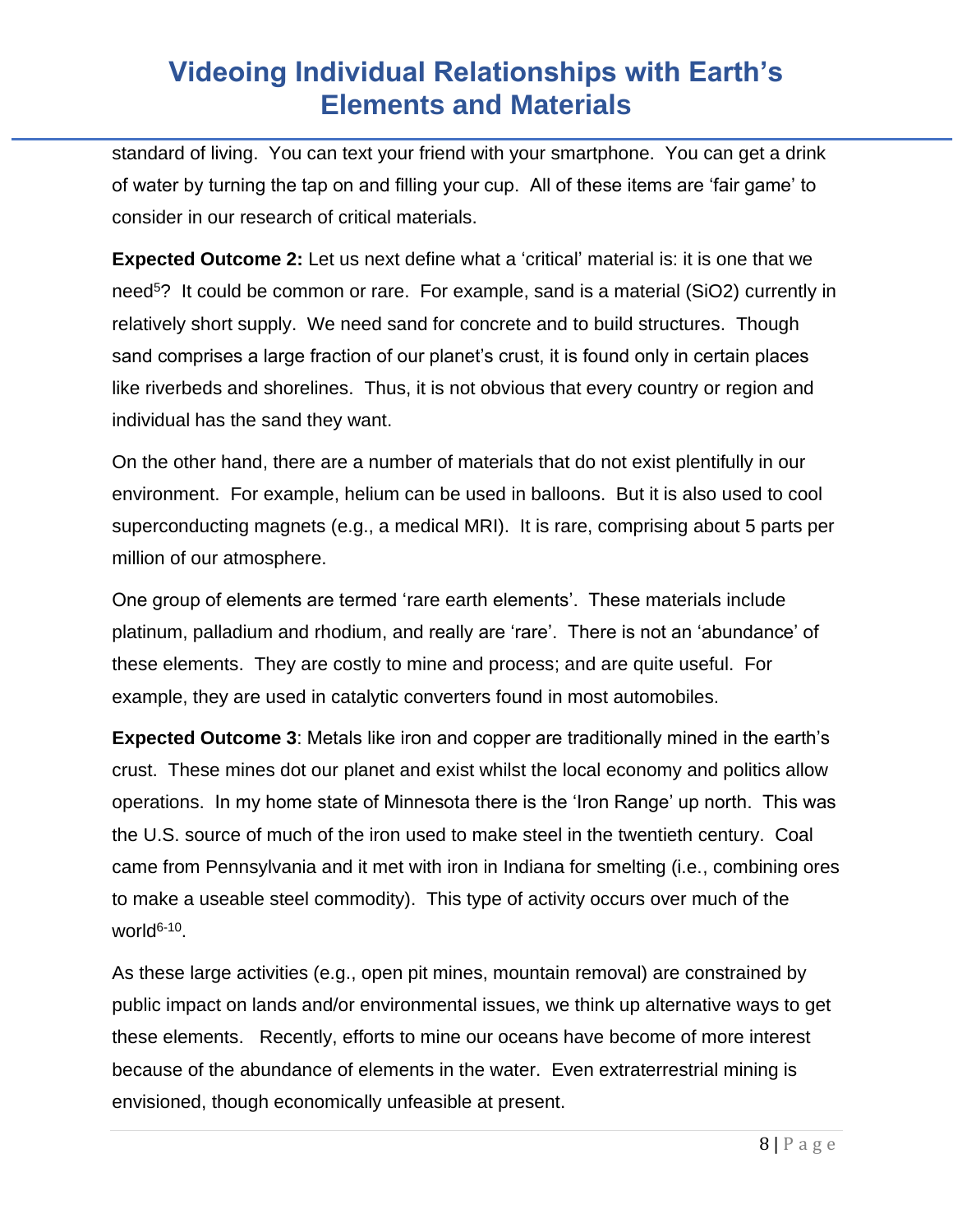Some material needs are controlled by our environment, economy and politics. For example, rubber is a commodity that could be considered in short supply. It is typically processed from trees grown in tropical climates. But the price of rubber and agricultural issues (e.g., health and economy) affect what farmers will grow.

**Expected Outcome 4:** The concept of 'sustainable' living becomes more important as our planet becomes more developed<sup>11</sup>. Typically, laws are generated to mitigate issues that degrade our standard of living. We want drinkable water, so we regulate piping materials, protect sources and treat the water for potability. When landfills overfill, we recycle to minimize waste and find other creative ways to mitigate the amount of trash we generate. And when critical elements are involved, we try to keep them available for reuse.

**Expected Outcome 5**: Cultural impact and human rights can be an important aspect of mineral extraction and processing.

**Expected Outcome 6**: Alternatives to the particular element/material and product can be difficult to discover, if not impossible. It is recommended that students look to previous versions of the product to see if any other materials were used. Many materials have similar properties, so students may wish to research alternatives<sup>12</sup>. Also, it may be helpful to investigate similar products to find alternate methods of achieving the same performance.

### **Part 2: Creating videos!**

### **Activity Description**

Creating a video that connects the four threads may be a challenge! It is possible to start at any of the threads and work across to connect them, though most individuals recognize a product need first and then trace the connections backward to the source. This module is flexible and the video creation portion can be executed during the resource exploration or done sequentially. Means of interacting with the videos, and assessment, are presented.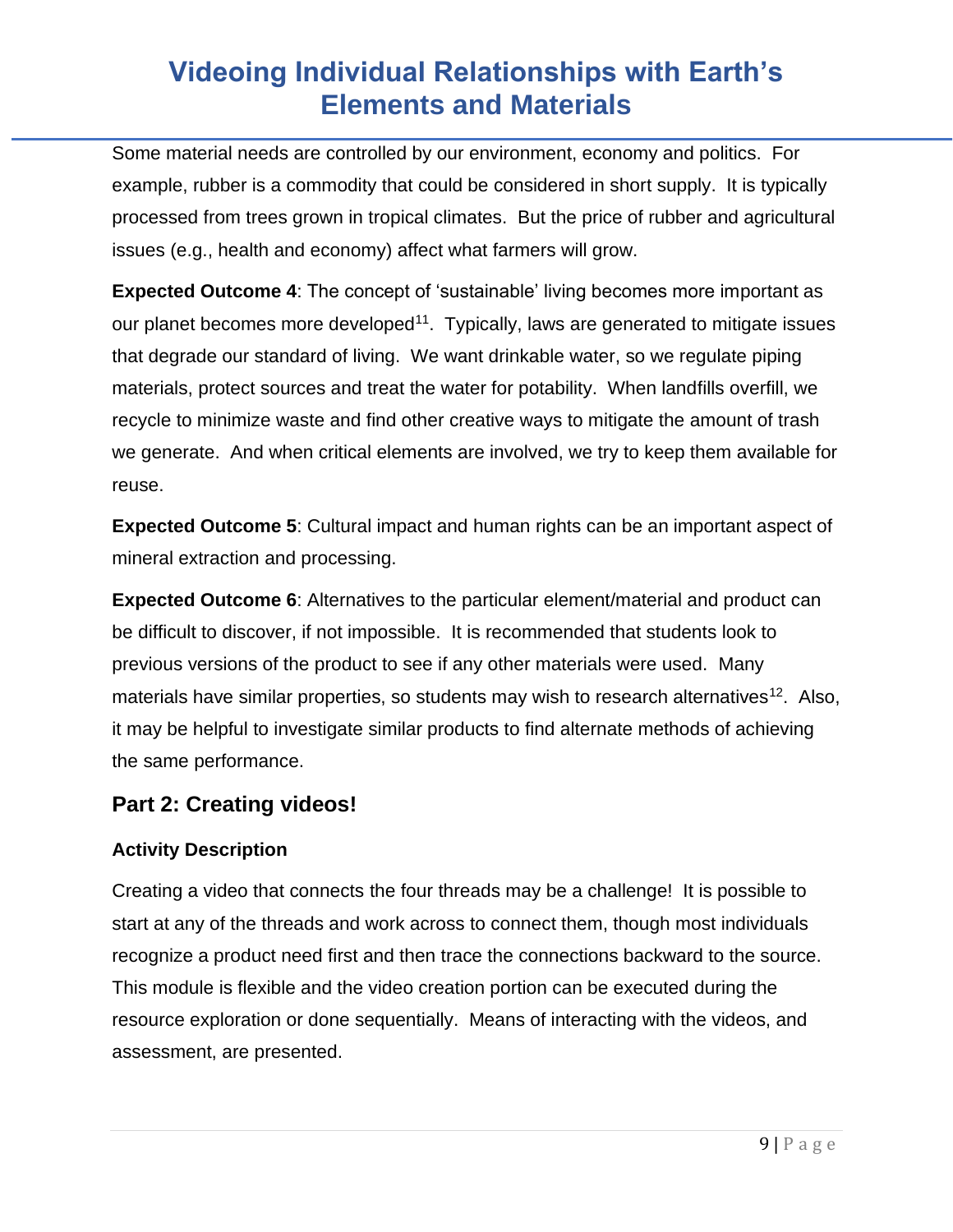### **Background**

Producing video these days can be as simple as pressing a button on your smartphone. Development of a video is another story and is the subject of Part 2. The important thing is that you (and your students) keep a K.I.S.S. mindset, it is not expected to create an Oscar worthy video, rather creating a video that communicates a purpose is important so emphasis on the planning part is appropriate.

Videos have been used in many educational settings, video production and development (as a teaching and learning strategy) are just becoming popular and there are many tools and examples out there. Educators have come to realize that video production and development can develop many of the skills desirable in many courses of study and even jobs. For example: organization; conveying one idea or concept; creativity; teamwork; as well as a multitude of writing, thinking and visualization skills.

This activity is designed to be simple, straight forward, and FUN!

#### **Preparation**

You may desire to do this second part in a computer lab so that students have access to appropriate video resources.

#### **Part 2 Procedure**

Most video production involves a progression of events. Post the following directions on slide/screen.

Some common steps:

- 1. Define the video's purpose AND audience. Our intention is to COMMUNICATE (to the general public) what connects us, our standard of living and the Earth's elements we all regularly consume.
- 2. Develop a storyline and break it up into short segments (3-5 short, 15 30 second, shoots).
- 3. For each segment of the storyline, document:
	- a. Description of the environment/setting(s)/location(s) where the segment takes place: busy street, quiet corner, etc.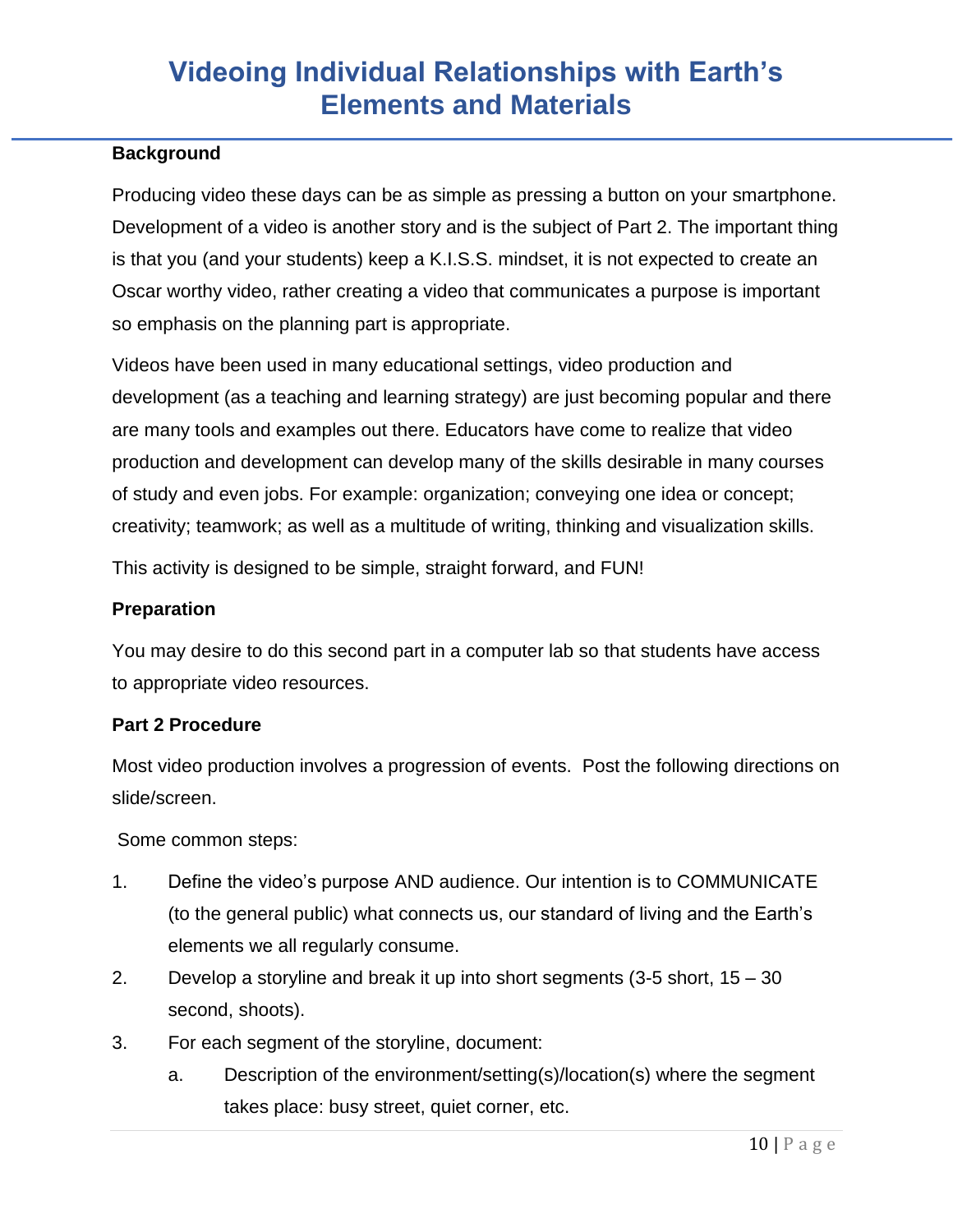- b. Description of the style: humorous, serious, fast paced, etc.
- c. Description of what the audience will see and hear: single person, crowd, etc.; objects: a car, smartphone, etc.
- d. Any narration/sound you intend to provide. Very important to speak to your audience, not above them, i.e., speak at their intellectual level.
- e. You may also want to include description of motion: person A moves across the room, for example.
- 4. Sequence the segments in logical order and post-process before it is released. (NOTE: there may be other elements to create such as title screens, optional, depends on skill level.)
- 5. Video interaction and evaluation occurs after upload.

This is intentionally a very condensed scenario of the video production process and is not meant to include many other aspects of video communication. It may be appropriate to provide a more in-depth look at developing the storyline, examples can be located on the Internet without going into too much technical detail. A simple way to convey the process is to look at examples. A good example is any of, "The (things) that Changed America" series episodes, available on the History Channel. Another good example is comic strip cells, one cell of a comic strip could equate to one segment as defined here.

It is recommended that the instructor present the following information to the students in an appropriate format. This could depend on available resources or student interests among other things.

**Expected Outcome 1**: The purpose of these videos is to share a personal relationship of a student with a material regarding a product of interest and its societal impact. Even that sentence is complex, but you can break it up into parts and relate it to Part 1 of this module. The active verb is to 'share'. A video can be a powerful means to convey a message. It is common to interact with video media, and we should both create and observe in this realm.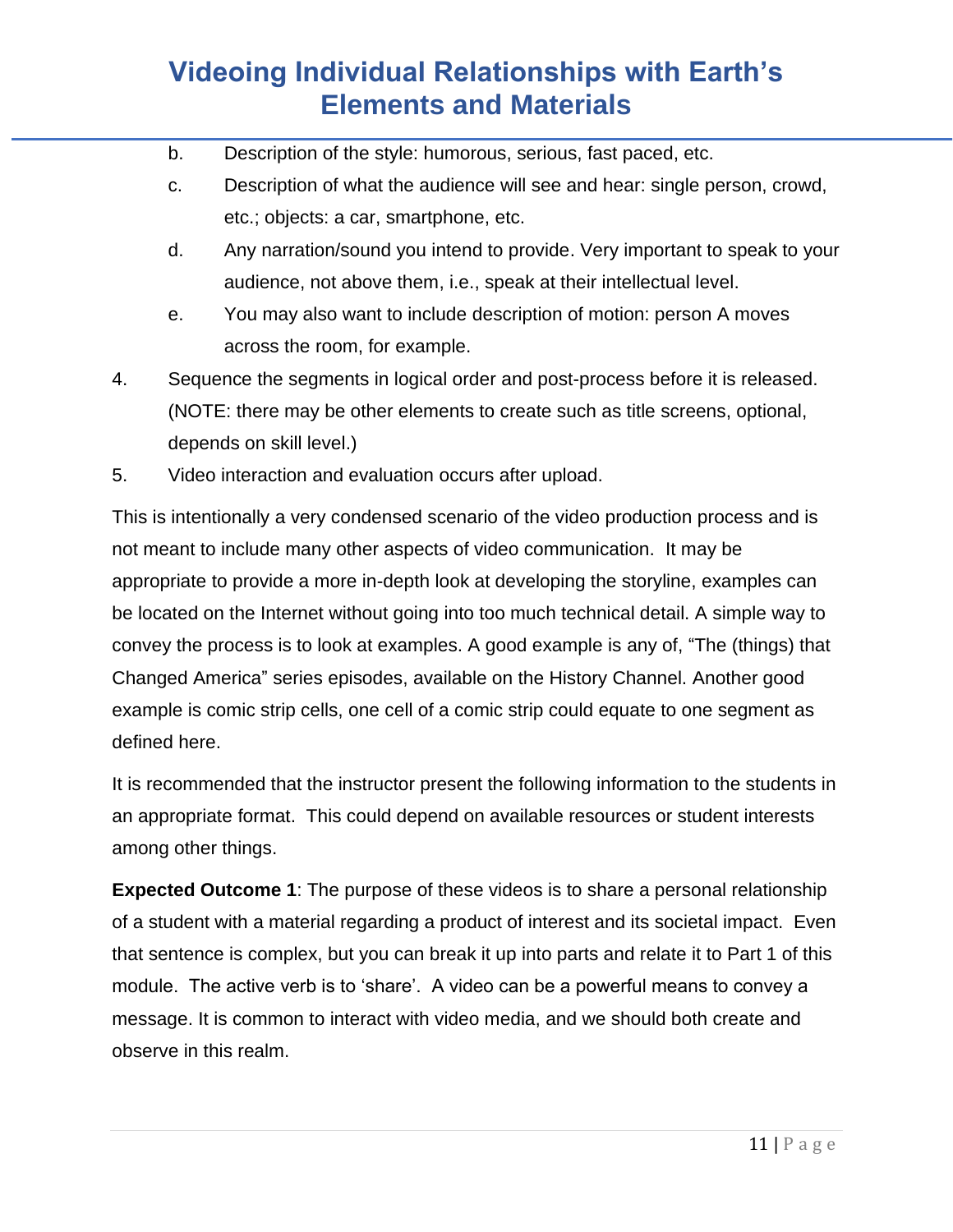**Expected Outcome 2**: The storyline is like an outline of a paper. You have to create it, so this is where brainstorming may occur. A rudimentary example may include a 'beginning, a middle, and an end' in which the student literally develops the storyline in accordance with Part 1 Expected Outcomes in order. More creative scenarios may include an initial display of product use, followed by supporting outcome information.

**Expected Outcome 3:** A video could be created in a style such as an 'interview' style (i.e., a talking selfie). It could also include specific shots of other items (e.g., the product, its use (why I need it), a material or element).

It is important to bring up legal issues at this point. Copyright is enforced worldwide, though some educational use exemptions exist. The caution here is to consider having students create raw footage rather than to import content from other sources.

**Expected Outcome 4:** The actual shooting of video can be easily done on a variety of devices. The specific methods will certainly depend on available resources and cannot be defined up front. Some advice follows:

- Keep it short (less than a few minutes). This is one reason many platforms exist for short videos. Also, humans tend to be distracted after mere seconds, much less minutes.
- Take some sample footage to improve sound, lighting, content, etc.
- Play back the samples and laugh at yourself (i.e., please make this an enjoyable activity). Many improvements can be made throughout this activity (and your life in general). Please ask a trusted person for advice and keep improving.
- You can shoot it all at once or do it in pieces with post editing.
- Post editing may be time consuming and certainly depends on more resources. Depends on student's skill level.

## **Part 3: Interacting with your videos and assessment**

### **Activity Description**

Characterizing and assessing a video can be done with regard to whether the intentions were clearly communicated and is quality evident, not just in what you see/hear (sound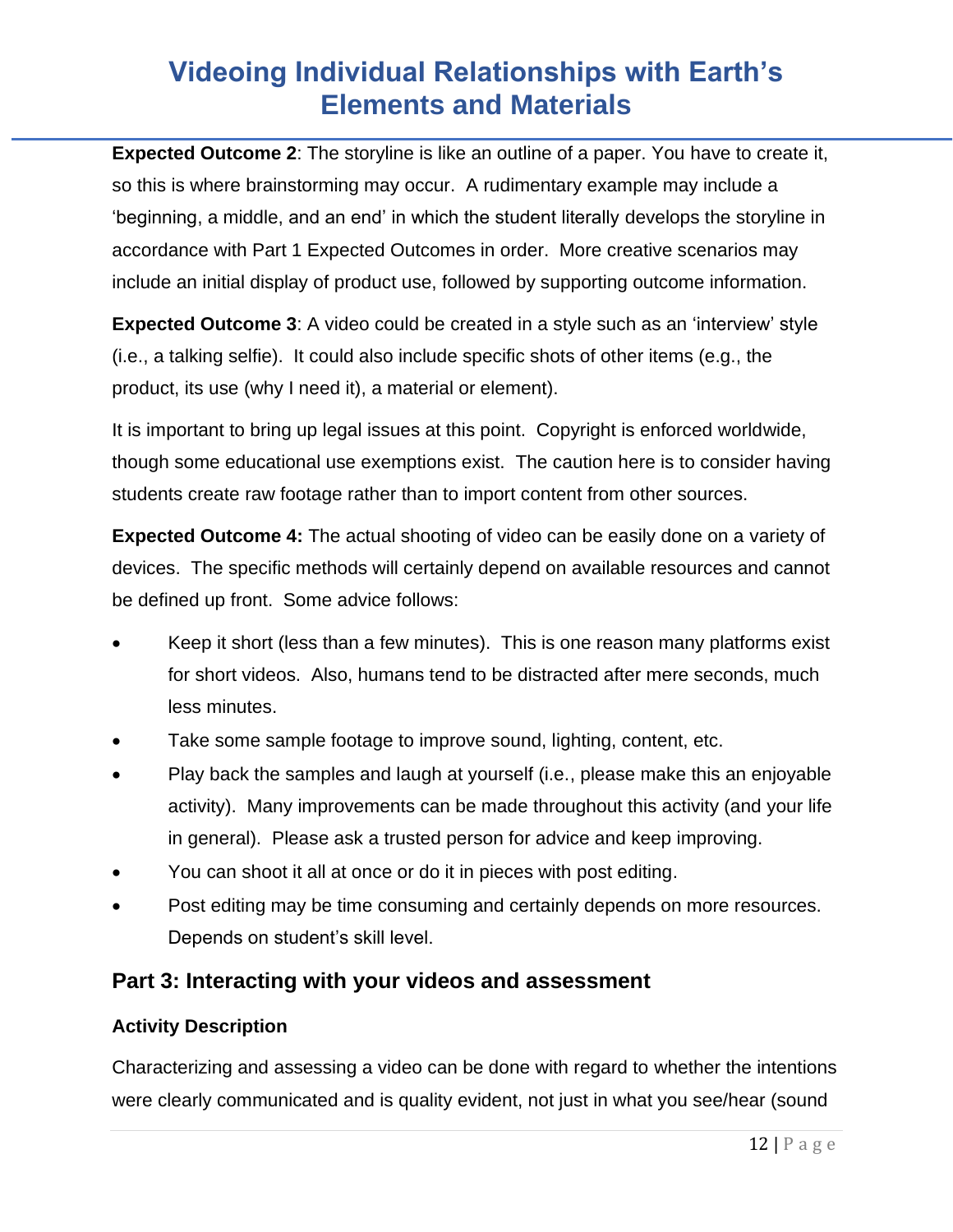and lighting), but the information provided, is it evident that sufficient knowledge/content is part of the final product.

#### **Background**

Learning from videos dates back to WWII and grew in usage with rudimentary on-thejob training videos of the 50s, the medium was really popularized in the 70's with OSHA safety training. Today, video enhanced learning has evolved into many new genres of instructional and motivational videos used in workplace and individualized learning environments. In Part 3 students are involved in a process of not only learning subject matter content from each other's videos and the process, but also learning from each other how to communicate that content effectively in a video format.

#### **Part 3 Procedure**

The single most important goal is to evaluate if the final product, the video, satisfactorily communicated the connection between us, our quality of life and the sustainability of the earth elements/materials we consume.

A rubric is provided for evaluation of the final product. This rubric can be completed by instructor or peer group. See Appendix.

#### **Activity Summary and Debriefing**

Debriefing is an important aspect of this activity. A discussion could be managed in a way that addresses some of the basic goals. The bottom line is to assess if...

- concepts of critical materials were understood?
- concepts of sustainable materials were understood?
- concepts of societal impact were understood?
- if the video conveyed the intention/message appropriately?

#### **Reflection Questions:**

The following is a list of questions that might be used in a Socratic scenario after the activity:

• What was the most interesting element you discovered?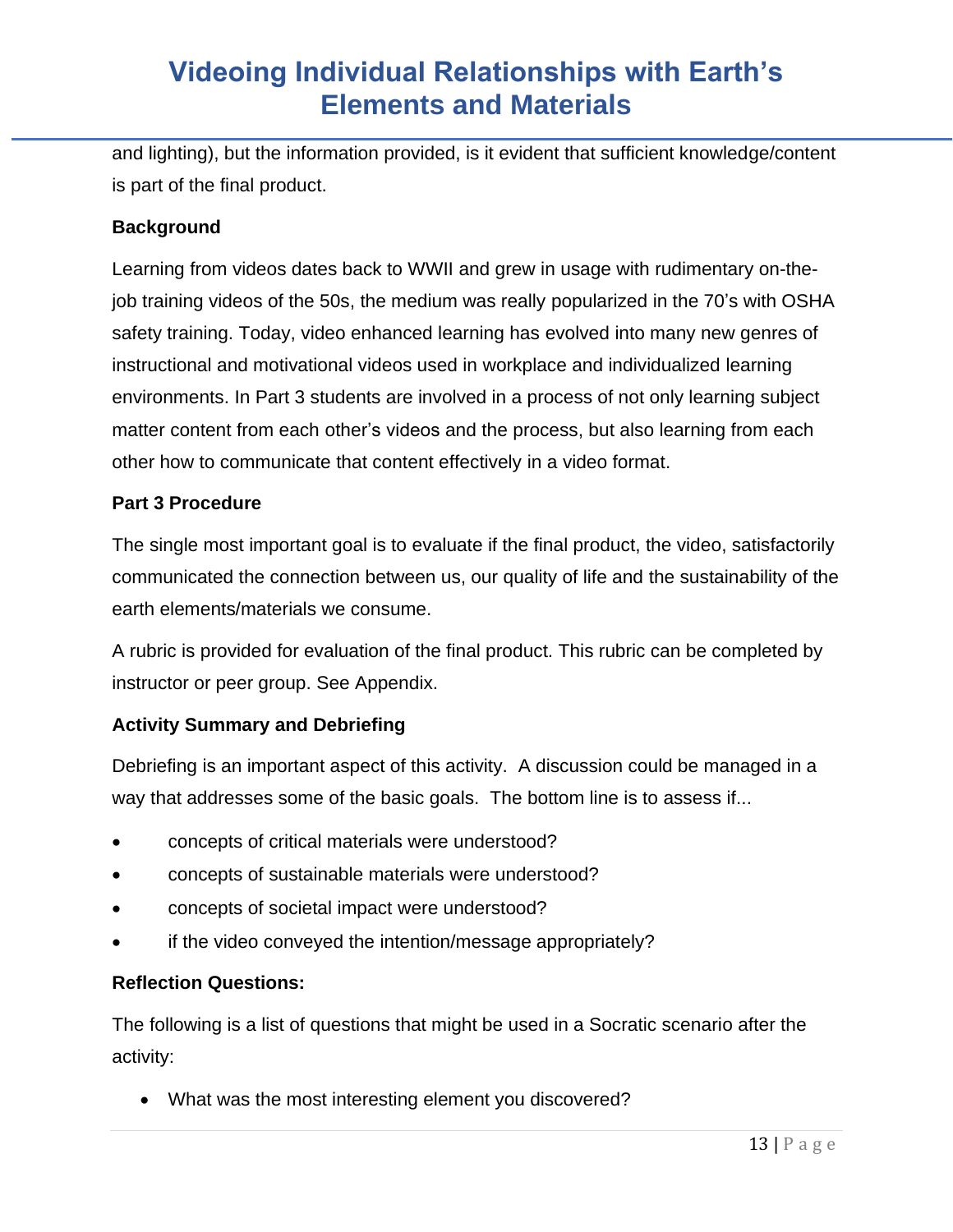- How easy was it to find relations with products and required elements?
- What was the most interesting societal impact you discovered?
- Would you change the use of type of any product you currently use? Why or why not?

### **Comments**

Many of the products and elements discussed in a setting such as this will change over time as products evolve. For example, as electric cars become more common, materials associated with gas powered autos will decrease in use and importance (e.g., catalytic converter materials). This is a salient aspect of the importance of continued cognizance (and vigilance!) regarding our interaction with our planet and a sustainable quality of life.

## **Evaluation of students: (questions, discussion or quiz items)**

- 1) What are some of the issues surrounding sustainability of rare earth elements/critical materials?
	- a. Answer example: our use of and dependence on it.
- 2) What are some of the issues found in using rare earth elements/critical materials in the manufacture of a product such as a cell phone?
	- a. Answer example: distribution and accessibility.
- 3) What is meant by a life cycle/path to manufacture using the rare earth elements/critical materials found in a product such as a cell phone?
	- a. Answer example: material location, prevalence, extraction, and processing.
- 4) Rank the following elements/materials as they fall on our dependance/need scale
	- $(1 = high, 5 = low)$  and provide an explanation of your ranking.
	- a. Answer examples:
		- i. 1 Lithium highly used in batteries
		- ii. 2 Neodymium highly used in batteries especially cars
		- iii. More TBD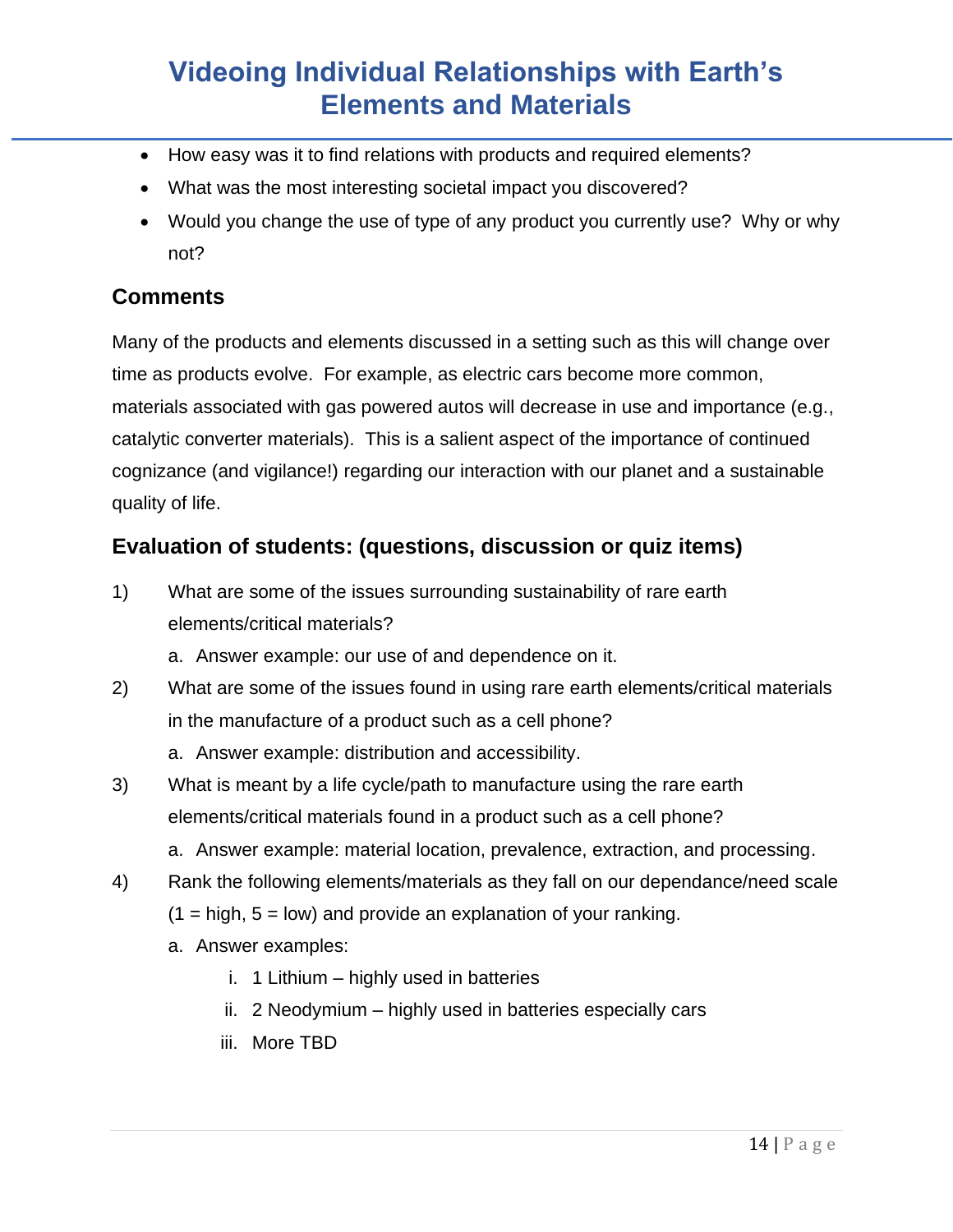- 5) Rank the same items above with respect to our 'standard of living'. (1 = critical to our standard of living, 5 = not so critical) and provide an explanation of your ranking.
	- a. Answer examples:
		- i. 1 Neodymium the race to cleaner energy depends on it
		- ii. 2 Lithium until another energy storage strategy is reached
		- iii. More TBD

An example rubric is also presented here:

Rate each item:  $1 =$  strongly disagree,  $5 =$  strongly agree

- 1 The video is of sufficient length and depth to hold my attention.
- 2 There was a clear beginning, middle and end.
- 3 Style and technique were evident.
- 4 The video uses clear and understandable speech and terms (just the right technical level).
- 5 The video aesthetics (lighting, sound level, etc.), were appropriate.
- 6 The product and the element/material required were appropriately identified/described.
- 7 The connection between: a product and the element/material required for its production including location, extraction, processing, distribution was conveyed.
- 8 The connection between: us (our need for the product) and the impact on our lives was made clear.
- 9 Sustainability issues were identified including environmental, political and cultural.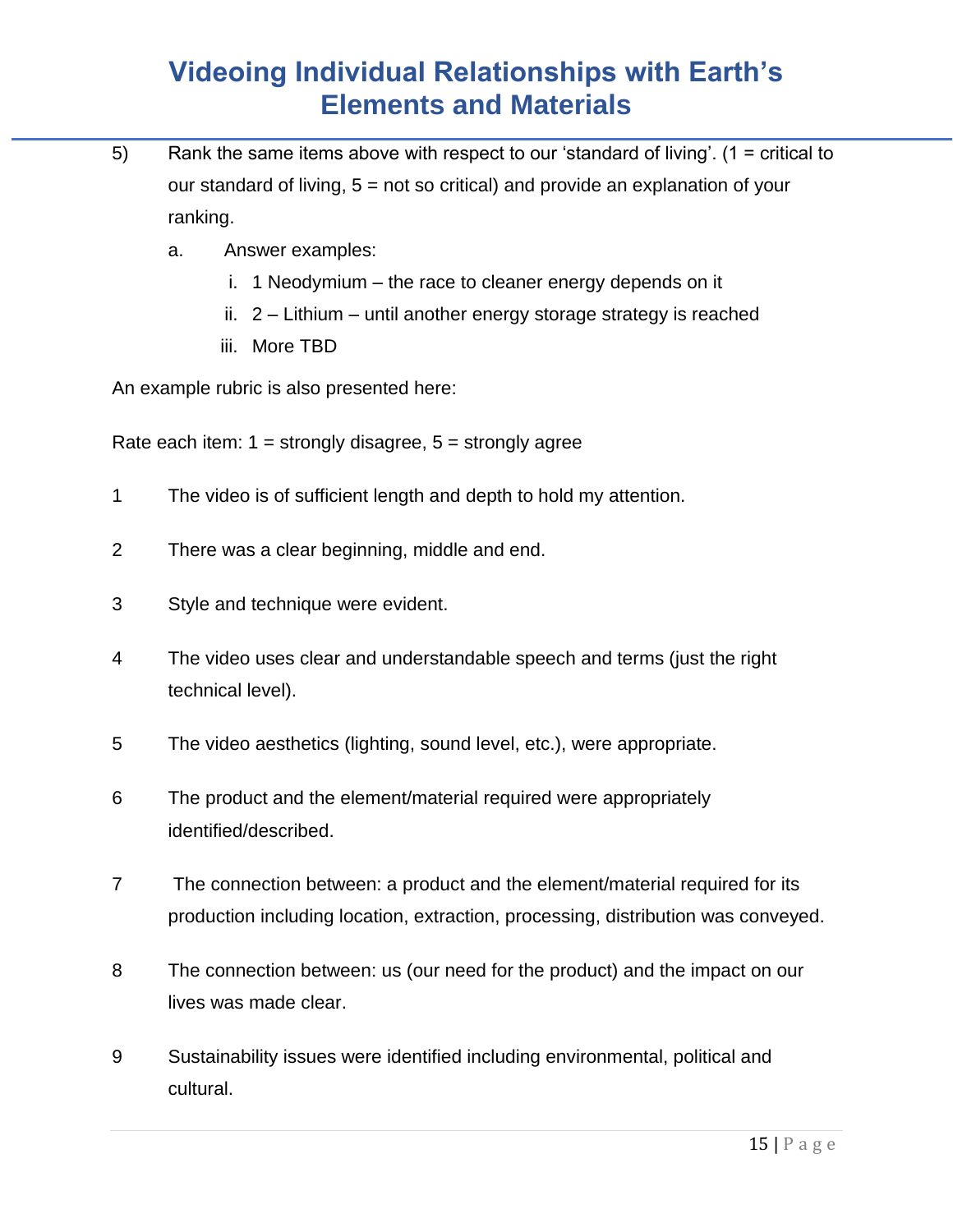- 10 Accessibility and supply issues were explained including alternatives such as replacement element/material, processing, disposal/recycling, etc.
- 11 The video was effective in conveying its message.
- 12 The video made me care about the subject element/material.

#### **Total (60 possible): \_\_\_\_\_\_\_\_\_**

### **Course evaluation questions: (to be filled out by the students)**

- 1. Did the activity help you better understand the earth's resources and our dependence on their critical importance?
- 2. Did the activity help you better understand the concept of 'societal impact'?
- 3. Did the instructor explain and facilitate the activity well?
- 4. Were you able to get your questions answered easily?
- 5. Were you able to create a video that did what you desired?
- 6. Who would you show your video to, and why?
- 7. What was the most interesting thing that you learned?

### **Optional Modules:**

MatEdU Module: [\(www.materialseducation.org](http://www.materialseducation.org/) ) "Defining Sustainability ISO14000".

MatEdU Module: [\(www.materialseducation.org](http://www.materialseducation.org/) ) "Implementing ISO 14001 Sustainable Design".

MatEdU Module: [\(www.materialseducaiton.org](http://www.materialseducaiton.org/)) "Materials for Sustainable Products".

MatEdU Module: [\(www.materialseducation.org](http://www.materialseducation.org/) ) "PNNL Materials Science Applied to Household Appliances".

MatEdU Module: [\(www.materialseducation.org](http://www.materialseducation.org/) ) "Recycling Materials".

MatEdU Module: [\(www.materialseducation.org](http://www.materialseducation.org/) ) "Smart Materials".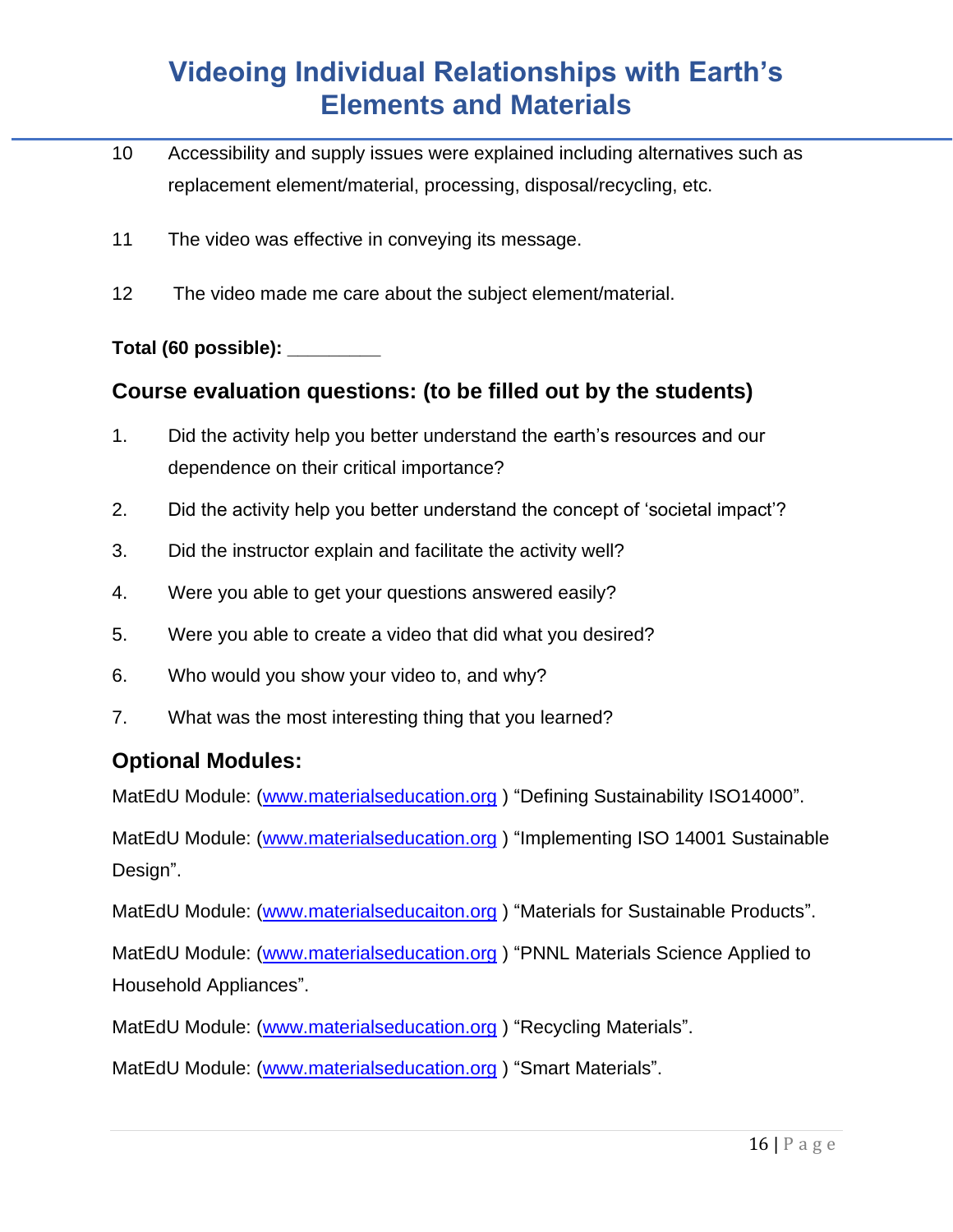MatEdU Module: [\(www.materialseducation.org](http://www.materialseducation.org/) ) "Sustainable Design".

MatEdU Module: [\(www.materialseducation.org](http://www.materialseducation.org/)) "Global Impact of Design and Innovation" MatEdU Module: [\(www.materialseducation.org](http://www.materialseducation.org/) ) "The Third Element"

## **Acknowledgements:**

Many thanks to my colleagues for help and advice in developing this Module. My sincere thanks to Kim Grady for her significant and insightful input (including the assessment rubric). Also, my thanks to Tom Stoebe for his excellent editing. This work was supported in part by the JCDREAM project, sponsored by the State of Washington, and by the MatEdU On-line Instructional Resources for Materials Science Technology Education project (NSF DUE #2000347).

### **References:**

1. JCDREAM Session 3 of the Symposium Series, December 8, 2020, <https://jcdream.org/jcdream-symposium/symposium-archive/>

2. JCDREAM, WA House Bill 1897, Norma Smith (R-Clinton),

[https://normasmith.houserepublicans.wa.gov/2015/06/30/washington-state-legislature](https://normasmith.houserepublicans.wa.gov/2015/06/30/washington-state-legislature-passes-rep-norma-smiths-bill-to-establish-joint-center-for-deployment-and-research-in-earth-abundant-materials/)[passes-rep-norma-smiths-bill-to-establish-joint-center-for-deployment-and-research-in](https://normasmith.houserepublicans.wa.gov/2015/06/30/washington-state-legislature-passes-rep-norma-smiths-bill-to-establish-joint-center-for-deployment-and-research-in-earth-abundant-materials/)[earth-abundant-materials/](https://normasmith.houserepublicans.wa.gov/2015/06/30/washington-state-legislature-passes-rep-norma-smiths-bill-to-establish-joint-center-for-deployment-and-research-in-earth-abundant-materials/)

3. Sunday Morning, CBS, February 28, 2021, Sunday Profile: LeVar Burton. <https://www.cbsnews.com/video/sunday-profile-levar-burton/>

4. USGS, "National Minerals Information Center", <https://www.usgs.gov/centers/nmic/publications>

5. American Geosciences Institute, 'What are Rare Earth Elements and Why are they Important?', [https://www.americangeosciences.org/critical-issues/faq/what-are-rare](https://www.americangeosciences.org/critical-issues/faq/what-are-rare-earth-elements-and-why-are-they-important)[earth-elements-and-why-are-they-important](https://www.americangeosciences.org/critical-issues/faq/what-are-rare-earth-elements-and-why-are-they-important)

6. Wikipedia, 'Earth'. <https://en.wikipedia.org/wiki/Earth>

7. Wikipedia: 'Abundance of the Chemical Elements' (on earth),

https://en.wikipedia.org/wiki/Abundance of the chemical elements#Earth